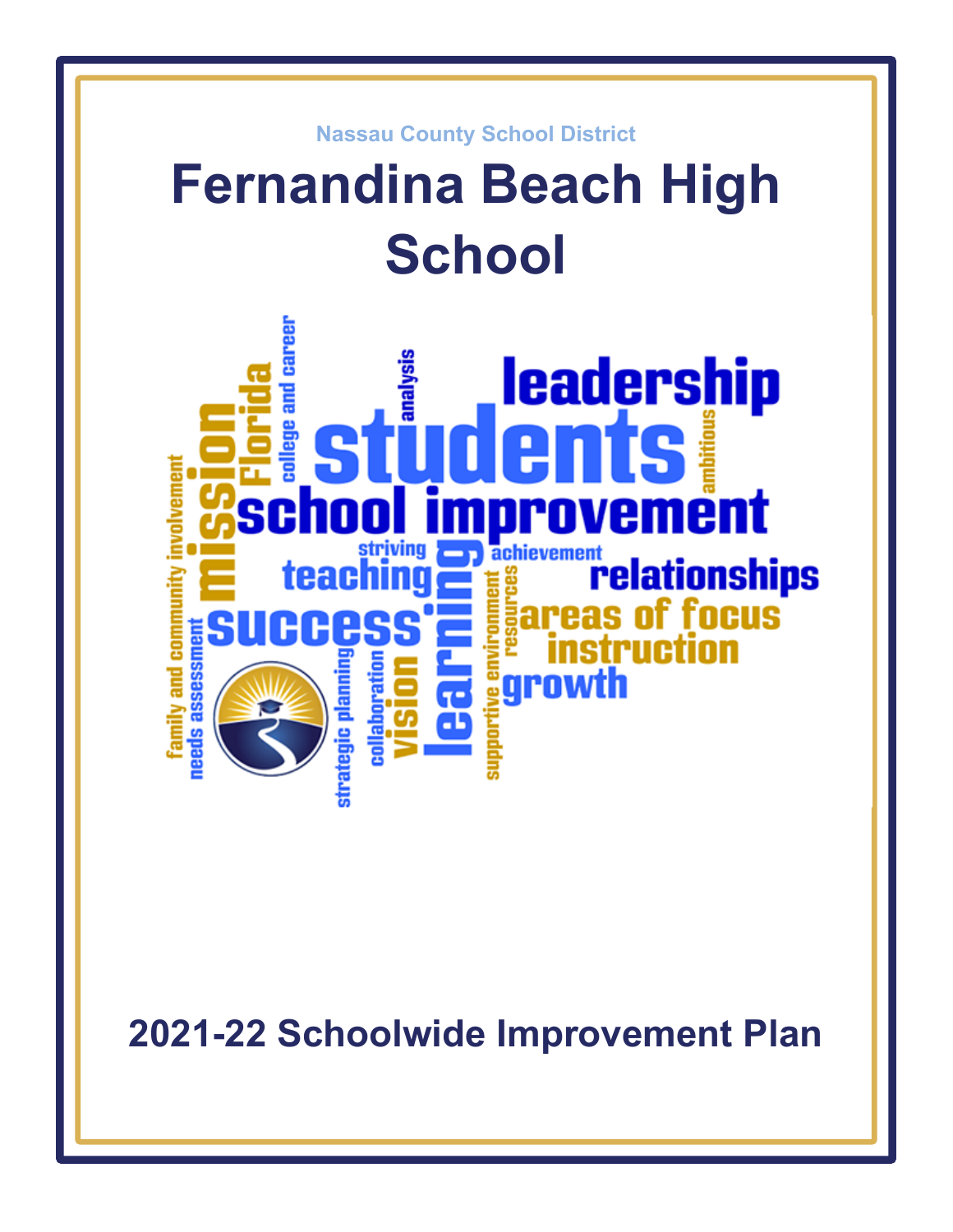# **Table of Contents**

| <b>School Demographics</b>                | 3  |
|-------------------------------------------|----|
| <b>Purpose and Outline of the SIP</b>     | 4  |
| <b>School Information</b>                 | 5  |
| <b>Needs Assessment</b>                   | 8  |
| <b>Planning for Improvement</b>           | 17 |
| <b>Positive Culture &amp; Environment</b> | 18 |
| <b>Budget to Support Goals</b>            | 18 |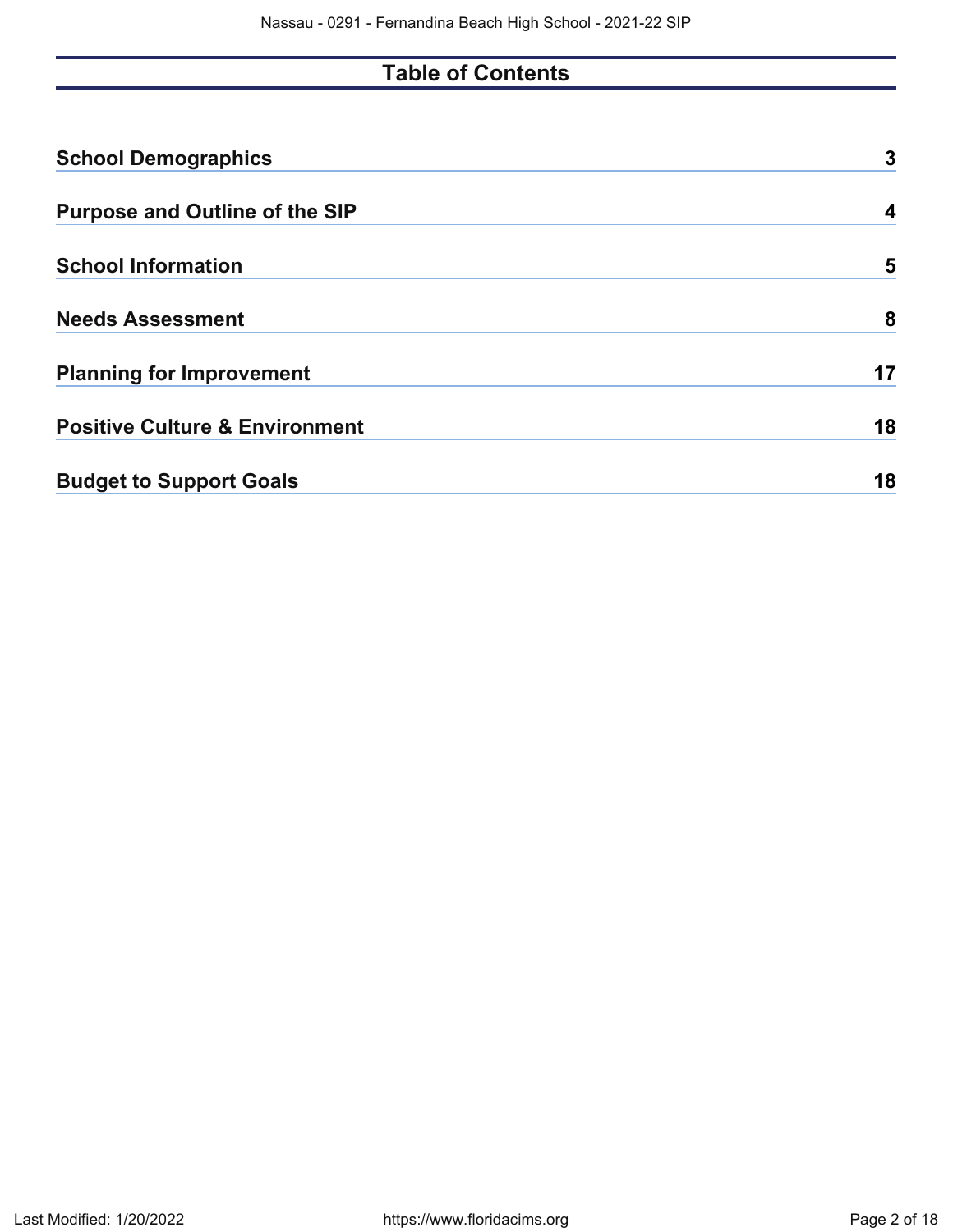Nassau - 0291 - Fernandina Beach High School - 2021-22 SIP

# **Fernandina Beach High School**

435 CITRONA DR, Fernandina Beach, FL 32034

[ no web address on file ]

<span id="page-2-0"></span>**Demographics**

# **Principal: Chris Webber Start Date for this Principal: 6/1/2020** Start Date for this Principal: 6/1/2020

| <b>2019-20 Status</b><br>(per MSID File)                                                                                            | Active                                                                                                                                                                                                                                            |
|-------------------------------------------------------------------------------------------------------------------------------------|---------------------------------------------------------------------------------------------------------------------------------------------------------------------------------------------------------------------------------------------------|
| <b>School Type and Grades Served</b><br>(per MSID File)                                                                             | <b>High School</b><br>$9 - 12$                                                                                                                                                                                                                    |
| <b>Primary Service Type</b><br>(per MSID File)                                                                                      | K-12 General Education                                                                                                                                                                                                                            |
| 2018-19 Title I School                                                                                                              | N <sub>o</sub>                                                                                                                                                                                                                                    |
| 2018-19 Economically<br><b>Disadvantaged (FRL) Rate</b><br>(as reported on Survey 3)                                                | [Data Not Available]                                                                                                                                                                                                                              |
| 2018-19 ESSA Subgroups Represented<br>(subgroups with 10 or more students)<br>(subgroups in orange are below the federal threshold) | <b>Black/African American Students</b><br><b>Economically Disadvantaged Students</b><br><b>English Language Learners</b><br><b>Hispanic Students</b><br><b>Multiracial Students</b><br><b>Students With Disabilities</b><br><b>White Students</b> |
| <b>School Grades History</b>                                                                                                        | 2018-19: A (71%)<br>2017-18: A $(67%)$<br>2016-17: A $(64\%)$<br>2015-16: A $(66\%)$                                                                                                                                                              |
| 2019-20 School Improvement (SI) Information*                                                                                        |                                                                                                                                                                                                                                                   |
| <b>SI Region</b>                                                                                                                    | <b>Northeast</b>                                                                                                                                                                                                                                  |
| <b>Regional Executive Director</b>                                                                                                  | <b>Dustin Sims</b>                                                                                                                                                                                                                                |
| <b>Turnaround Option/Cycle</b>                                                                                                      | N/A                                                                                                                                                                                                                                               |
| Year                                                                                                                                |                                                                                                                                                                                                                                                   |
| <b>Support Tier</b>                                                                                                                 |                                                                                                                                                                                                                                                   |
| <b>ESSA Status</b>                                                                                                                  | [not available]                                                                                                                                                                                                                                   |
| * As defined under Rule 6A-1.099811, Florida Administrative Code. For more information, click here.                                 |                                                                                                                                                                                                                                                   |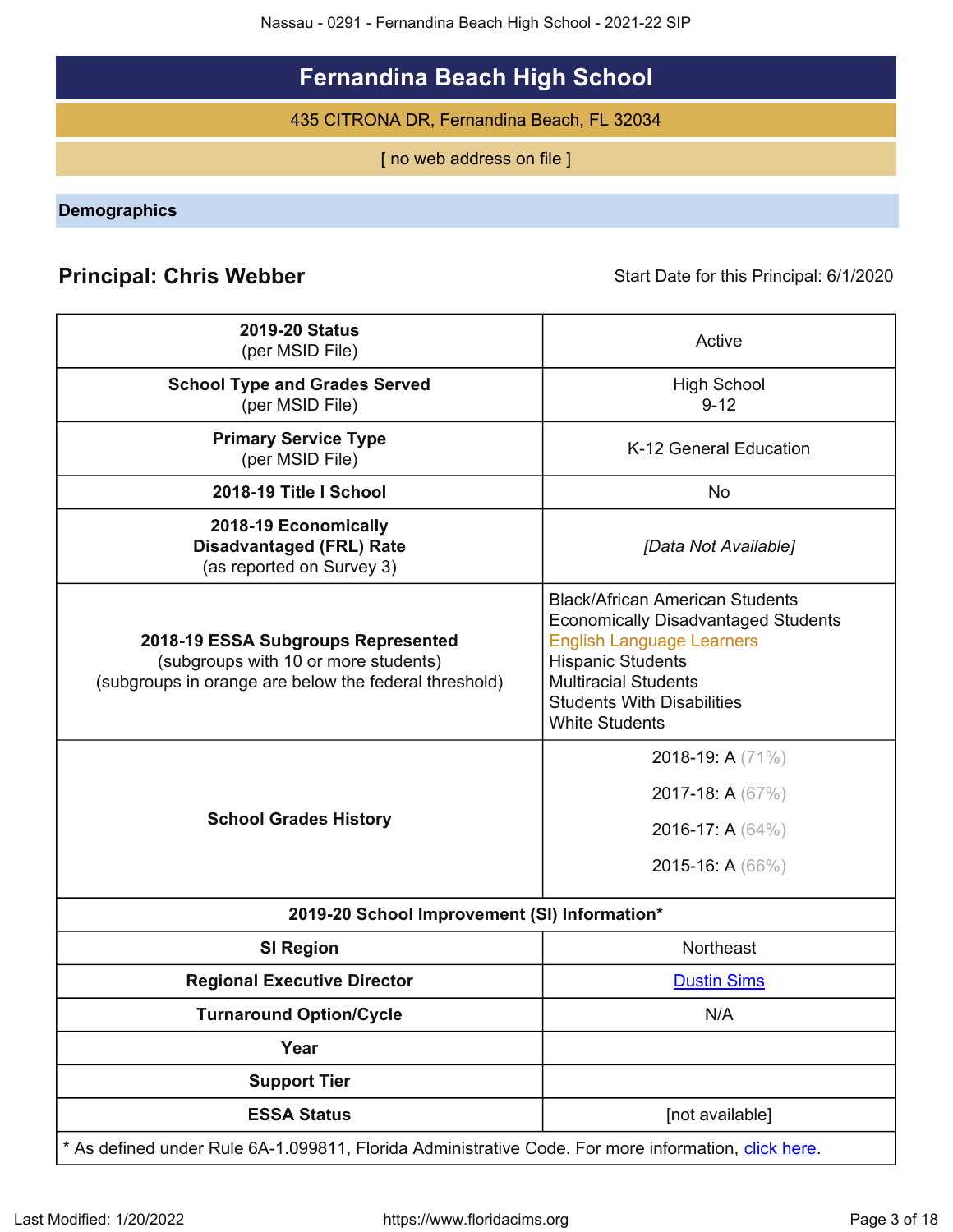## **School Board Approval**

This plan is pending approval by the Nassau County School Board.

## **SIP Authority**

Section 1001.42(18), Florida Statutes, requires district school boards to annually approve and require implementation of a Schoolwide Improvement Plan (SIP) for each school in the district that has a school grade of D or F. This plan is also a requirement for Targeted Support and Improvement (TS&I) and Comprehensive Support and Improvement (CS&I) schools pursuant to 1008.33 F.S. and the Every Student Succeeds Act (ESSA).

To be designated as TS&I, a school must have one or more ESSA subgroup(s) with a Federal Index below 41%. This plan shall be approved by the district. There are three ways a school can be designated as CS&I:

- 1. have a school grade of D or F
- 2. have a graduation rate of 67% or lower
- 3. have an overall Federal Index below 41%.

For these schools, the SIP shall be approved by the district as well as the Bureau of School Improvement.

The Florida Department of Education (FDOE) SIP template meets all statutory and rule requirements for traditional public schools and incorporates all components required for schools receiving Title I funds. This template is required by State Board of Education Rule 6A-1.099811, Florida Administrative Code, for all noncharter schools with a current grade of D or F, or a graduation rate 67% or less. Districts may opt to require a SIP using a template of its choosing for schools that do not fit the aforementioned conditions. This document was prepared by school and district leadership using the FDOE's school improvement planning web application located at [www.floridacims.org.](https://www.floridacims.org)

## <span id="page-3-0"></span>**Purpose and Outline of the SIP**

The SIP is intended to be the primary artifact used by every school with stakeholders to review data, set goals, create an action plan and monitor progress. The Florida Department of Education encourages schools to use the SIP as a "living document" by continually updating, refining and using the plan to guide their work throughout the year. This printed version represents the SIP as of the "Date Modified" listed in the footer.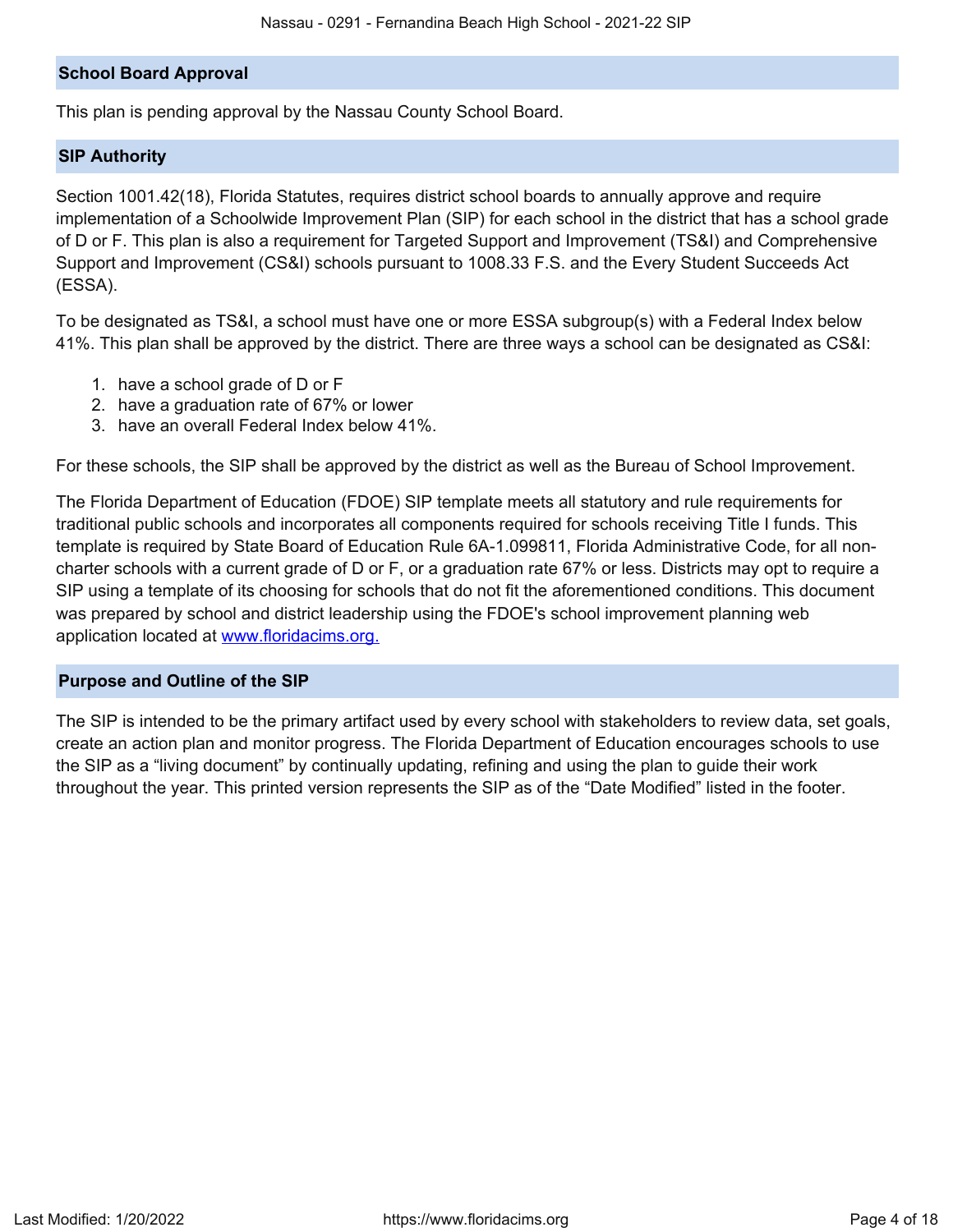## **Part I: School Information**

#### <span id="page-4-0"></span>**School Mission and Vision**

#### **Provide the school's mission statement.**

Fernandina Beach High School's mission is to develop each student as an inspired life-long learner and problem solver with the strength of character to serve as a productive member of society.

#### **Provide the school's vision statement.**

Fernandina Beach High School will provide a safe and productive learning environment in which students can communicate effectively, think critically, solve problems and are technologically literate through a variety of curricular and extra-curricular activities. Through a challenging course of study with high standards, students will become responsible learners who can not only work collaboratively, but also be accountable for their own academic and developmental progress.

#### **School Leadership Team**

#### **Membership**

Identify the name, email address, position title, and job duties/responsibilities for each member of the school leadership team.**:**

| <b>Name</b>   | <b>Title</b> | <b>Job Duties and Responsibilities</b> |
|---------------|--------------|----------------------------------------|
| Webber, Chris | Principal    |                                        |
|               |              |                                        |

#### **Demographic Information**

#### **Principal start date**

Monday 6/1/2020, Chris Webber

**Number of teachers with a 2019 3-year aggregate or a 1-year Algebra state VAM rating of Highly Effective.** *Note: For UniSIG Supplemental Teacher Allocation, teachers must have at least 10 student assessments.*

50

**Number of teachers with a 2019 3-year aggregate or a 1-year Algebra state VAM rating of Effective.** *Note: For UniSIG Supplemental Teacher Allocation, teachers must have at least 10 student assessments.*

 $\Omega$ 

## **Total number of teacher positions allocated to the school**

53

**Total number of students enrolled at the school**

985

**Identify the number of instructional staff who left the school during the 2020-21 school year.** 1

**Identify the number of instructional staff who joined the school during the 2021-22 school year.** 10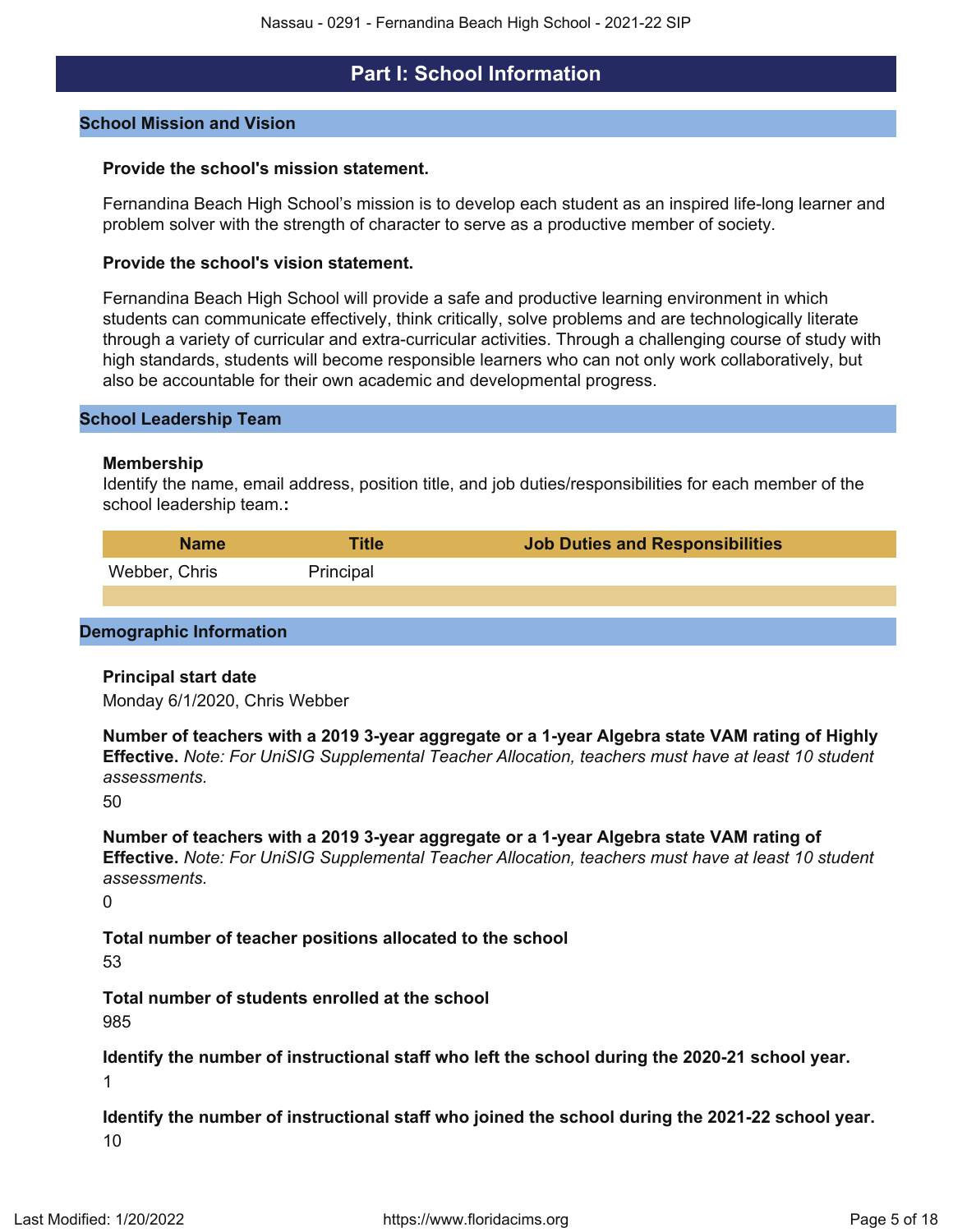## **Demographic Data**

## **Early Warning Systems**

## **2021-22**

**The number of students by grade level that exhibit each early warning indicator listed:**

| <b>Indicator</b>                                            |                |          |                   |                |                |          |                |                |                | <b>Grade Level</b> |                     |                |                | <b>Total</b> |
|-------------------------------------------------------------|----------------|----------|-------------------|----------------|----------------|----------|----------------|----------------|----------------|--------------------|---------------------|----------------|----------------|--------------|
|                                                             |                |          | K 1 2 3 4 5 6 7 8 |                |                |          |                |                |                | 9                  | 10                  | 11             | 12             |              |
| Number of students enrolled                                 |                | $\Omega$ | $\Omega$          | $\Omega$       | $\Omega$       | $\Omega$ | $\overline{0}$ |                |                |                    | 0 0 273 239 251 218 |                |                | 981          |
| Attendance below 90 percent                                 | $\Omega$       | $\Omega$ |                   |                |                | 0000000  |                |                |                | $\Omega$           | $\Omega$            | $\Omega$       | $\overline{0}$ |              |
| One or more suspensions                                     | 0              | $\Omega$ | $\Omega$          | $\overline{0}$ | $\overline{0}$ |          | 0 <sub>0</sub> | 0 <sub>0</sub> |                | 8                  | 4                   | 3              | 1              | 16           |
| Course failure in ELA                                       | $\Omega$       | $\Omega$ |                   |                |                | 0000000  |                |                |                | $-11$              | 6                   | $\overline{4}$ | 14             | 35           |
| Course failure in Math                                      | 0              | $\Omega$ | $\Omega$          | $\Omega$       | $\Omega$       |          | 0 <sub>0</sub> |                | 0 <sub>0</sub> | - 37               | 19                  | 22             | 10             | 88           |
| Level 1 on 2019 statewide FSA ELA<br>assessment             | $\Omega$       | $\Omega$ | $\Omega$          |                |                |          |                |                |                | 0 0 0 0 0 0 22     | - 29                | $\Omega$       | $\Omega$       | 51           |
| Level 1 on 2019 statewide FSA Math<br>assessment            | 0              | $\Omega$ |                   |                |                | 0000000  |                |                |                | - 0                | $\Omega$            | 0              | $\Omega$       |              |
| Number of students with a substantial reading<br>deficiency | $\overline{0}$ |          | 00000000          |                |                |          |                |                |                | $\Omega$           | $\Omega$            | $\Omega$       | $\Omega$       |              |

**The number of students with two or more early warning indicators:**

| Indicator                            |  |  |  | <b>Grade Level</b> |  |  |                              | <b>Total</b> |
|--------------------------------------|--|--|--|--------------------|--|--|------------------------------|--------------|
|                                      |  |  |  |                    |  |  | K 1 2 3 4 5 6 7 8 9 10 11 12 |              |
| Students with two or more indicators |  |  |  |                    |  |  | 0 0 0 0 0 0 0 0 0 0 0 0 0    |              |

**The number of students identified as retainees:**

| Indicator                              | <b>Grade Level</b> |  |  |  |  |  |  |  |  |  |  |                              |  |              |  |
|----------------------------------------|--------------------|--|--|--|--|--|--|--|--|--|--|------------------------------|--|--------------|--|
|                                        |                    |  |  |  |  |  |  |  |  |  |  | K 1 2 3 4 5 6 7 8 9 10 11 12 |  | <b>Total</b> |  |
| <b>Retained Students: Current Year</b> |                    |  |  |  |  |  |  |  |  |  |  | 0 0 0 0 0 0 0 0 0 0 0 0      |  |              |  |
| Students retained two or more times    |                    |  |  |  |  |  |  |  |  |  |  | 0000000000000                |  |              |  |

**Date this data was collected or last updated**

Thursday 10/7/2021

## **2020-21 - As Reported**

**The number of students by grade level that exhibit each early warning indicator:**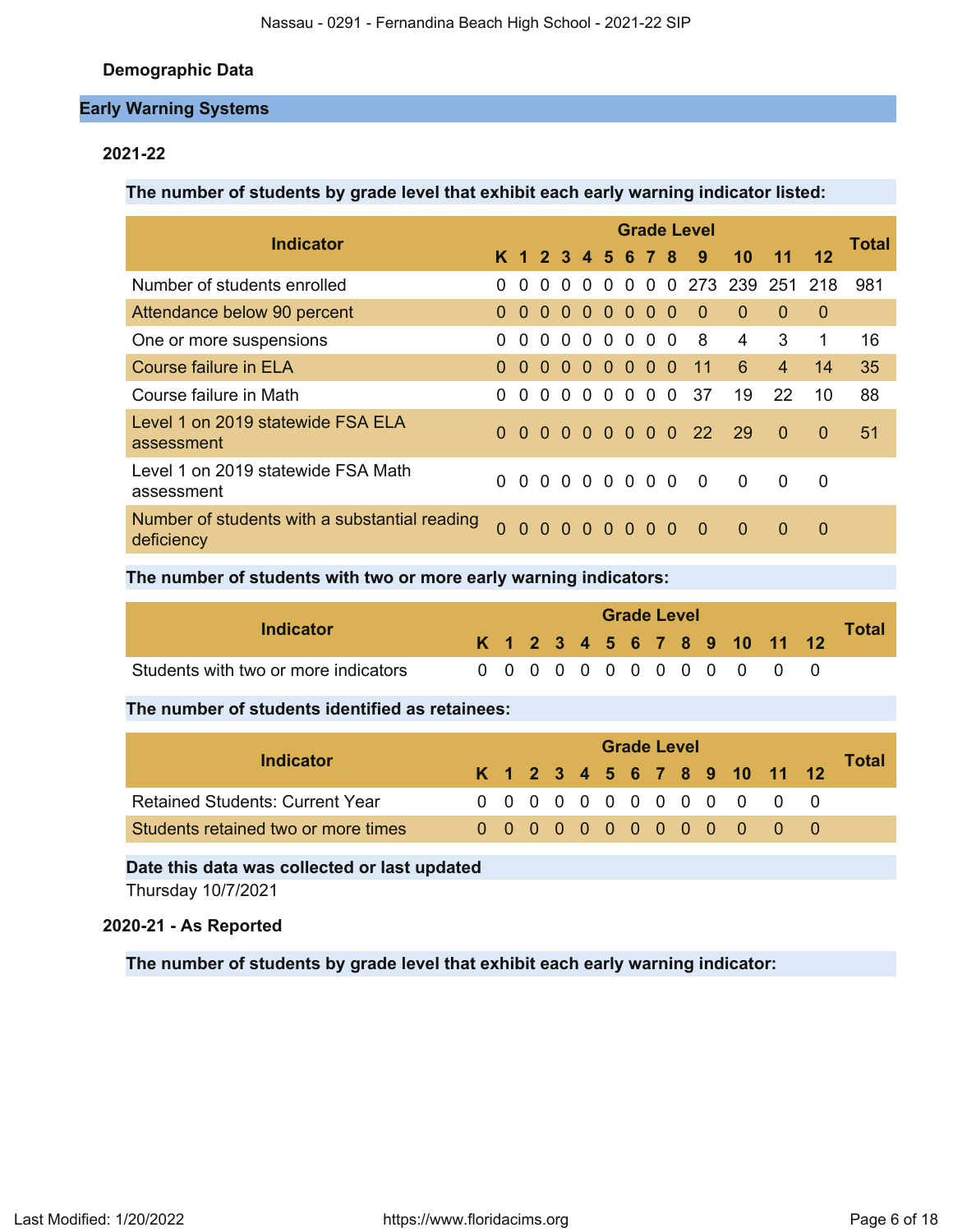|                                           | <b>Grade Level</b> |                |          |                 |                |                |                   |                |          |                |                   |                      |                 |       |  |
|-------------------------------------------|--------------------|----------------|----------|-----------------|----------------|----------------|-------------------|----------------|----------|----------------|-------------------|----------------------|-----------------|-------|--|
| <b>Indicator</b>                          |                    |                |          |                 |                |                | K 1 2 3 4 5 6 7 8 |                |          | 9              | 10                | 11                   | $12 \,$         | Total |  |
| Number of students enrolled               | 21                 |                |          | 0 <sub>0</sub>  | - 0            | $\overline{0}$ | 30                |                |          |                | 1 236 255 211 246 |                      |                 | 955   |  |
| Attendance below 90 percent               |                    |                |          | $0\,0\,0\,0\,0$ |                | 0 <sub>0</sub> |                   | 0 <sub>0</sub> |          | - 34           | 49                | 36                   | 56              | 175   |  |
| One or more suspensions                   | 0                  | $\overline{0}$ |          | 0 <sub>0</sub>  | - 0            | $\Omega$       | $\Omega$          | 0 <sub>0</sub> |          | $\overline{2}$ | 10                | $\blacktriangleleft$ | 0               | 13    |  |
| Course failure in ELA                     |                    | 0 O            |          | $00$ $00$       |                | $\blacksquare$ | 000               |                |          | 12             | <sup>7</sup>      | 9                    | 10 <sup>1</sup> | -38   |  |
| Course failure in Math                    | 0                  | - റ            |          | 0 O             | $\overline{0}$ | - 0            | $\Omega$          | 0 <sub>0</sub> |          | $\overline{4}$ | 11                | 8                    | 6               | 29    |  |
| Level 1 on 2019 statewide ELA assessment  |                    | 0 <sub>0</sub> | $\Omega$ | $\Omega$        | 0              | $\Omega$       | $\Omega$          | $\Omega$       | -0       | 28             | 14                | 12 <sup>°</sup>      | 16              | -70   |  |
| Level 1 on 2019 statewide Math assessment | $\Omega$           | $\Omega$       |          |                 |                |                | $\mathbf{U}$      | 0              | $\Omega$ | 20             | 13                |                      | 15              | 59    |  |

## **The number of students with two or more early warning indicators:**

| Indicator                            |  |  |  |  | <b>Grade Level</b> |             |                              | <b>Total</b> |
|--------------------------------------|--|--|--|--|--------------------|-------------|------------------------------|--------------|
|                                      |  |  |  |  |                    |             | K 1 2 3 4 5 6 7 8 9 10 11 12 |              |
| Students with two or more indicators |  |  |  |  |                    | 00000000000 |                              |              |

**The number of students identified as retainees:**

| Indicator                              | <b>Grade Level</b> |  |  |  |  |  |  |  |  |  |  |                              |  |       |  |
|----------------------------------------|--------------------|--|--|--|--|--|--|--|--|--|--|------------------------------|--|-------|--|
|                                        |                    |  |  |  |  |  |  |  |  |  |  | K 1 2 3 4 5 6 7 8 9 10 11 12 |  | Total |  |
| <b>Retained Students: Current Year</b> |                    |  |  |  |  |  |  |  |  |  |  | 0 0 0 0 0 0 0 0 0 0 0 0 0    |  |       |  |
| Students retained two or more times    |                    |  |  |  |  |  |  |  |  |  |  | 00000000000000               |  |       |  |

## **2020-21 - Updated**

## **The number of students by grade level that exhibit each early warning indicator:**

| <b>Indicator</b>                          |          | <b>Grade Level</b> |                |                |          |          |                   |                |     |                |                   |                 |          |       |  |  |
|-------------------------------------------|----------|--------------------|----------------|----------------|----------|----------|-------------------|----------------|-----|----------------|-------------------|-----------------|----------|-------|--|--|
|                                           |          |                    |                |                |          |          | K 1 2 3 4 5 6 7 8 |                |     | 9              | 10                |                 | 12       | Total |  |  |
| Number of students enrolled               |          |                    | 2 1 0          | $\Omega$       | $\Omega$ | $\Omega$ | 30                |                |     |                | 1 236 255 211 246 |                 |          | 955   |  |  |
| Attendance below 90 percent               |          | 0 <sub>0</sub>     | 0 <sub>0</sub> |                | $\Omega$ | -0       | -0                | $\Omega$       | - 0 | -34            | 49                | 36              | 56       | 175   |  |  |
| One or more suspensions                   | 0        | - 0                | $\Omega$       | $\Omega$       | $\Omega$ | $\Omega$ | $\Omega$          | 0 <sub>0</sub> |     | 2              | 10                | 1               | $\Omega$ | 13    |  |  |
| Course failure in ELA                     |          | 0 <sub>0</sub>     | $\Omega$       | $\Omega$       | $\Omega$ | $\Omega$ | 0                 | $\Omega$       | - 0 | 12             | 7                 | 9               | 10       | 38    |  |  |
| Course failure in Math                    |          | 0 O                |                | 0 <sub>0</sub> | $\Omega$ | $\Omega$ | - 0               | 0 <sub>0</sub> |     | $\overline{4}$ | 11                | 8               | 6        | 29    |  |  |
| Level 1 on 2019 statewide ELA assessment  | $\Omega$ | - റ                | $\Omega$       | $\Omega$       | $\Omega$ | $\Omega$ | $\Omega$          | $\Omega$       | 0   | 28             | 14                | 12 <sup>°</sup> | 16       | 70    |  |  |
| Level 1 on 2019 statewide Math assessment | $\Omega$ | 0                  |                |                |          |          |                   | $\mathbf{U}$   | 0   | 20             | 13                |                 | 15       | 59    |  |  |

## **The number of students with two or more early warning indicators:**

| <b>Indicator</b>                                |  |  |  |  | <b>Grade Level</b> |  |                              |       |
|-------------------------------------------------|--|--|--|--|--------------------|--|------------------------------|-------|
|                                                 |  |  |  |  |                    |  | K 1 2 3 4 5 6 7 8 9 10 11 12 | Total |
| Students with two or more indicators            |  |  |  |  |                    |  | 0 0 0 0 0 0 0 0 0 0 0 0 0    |       |
| The number of students identified as retainees: |  |  |  |  |                    |  |                              |       |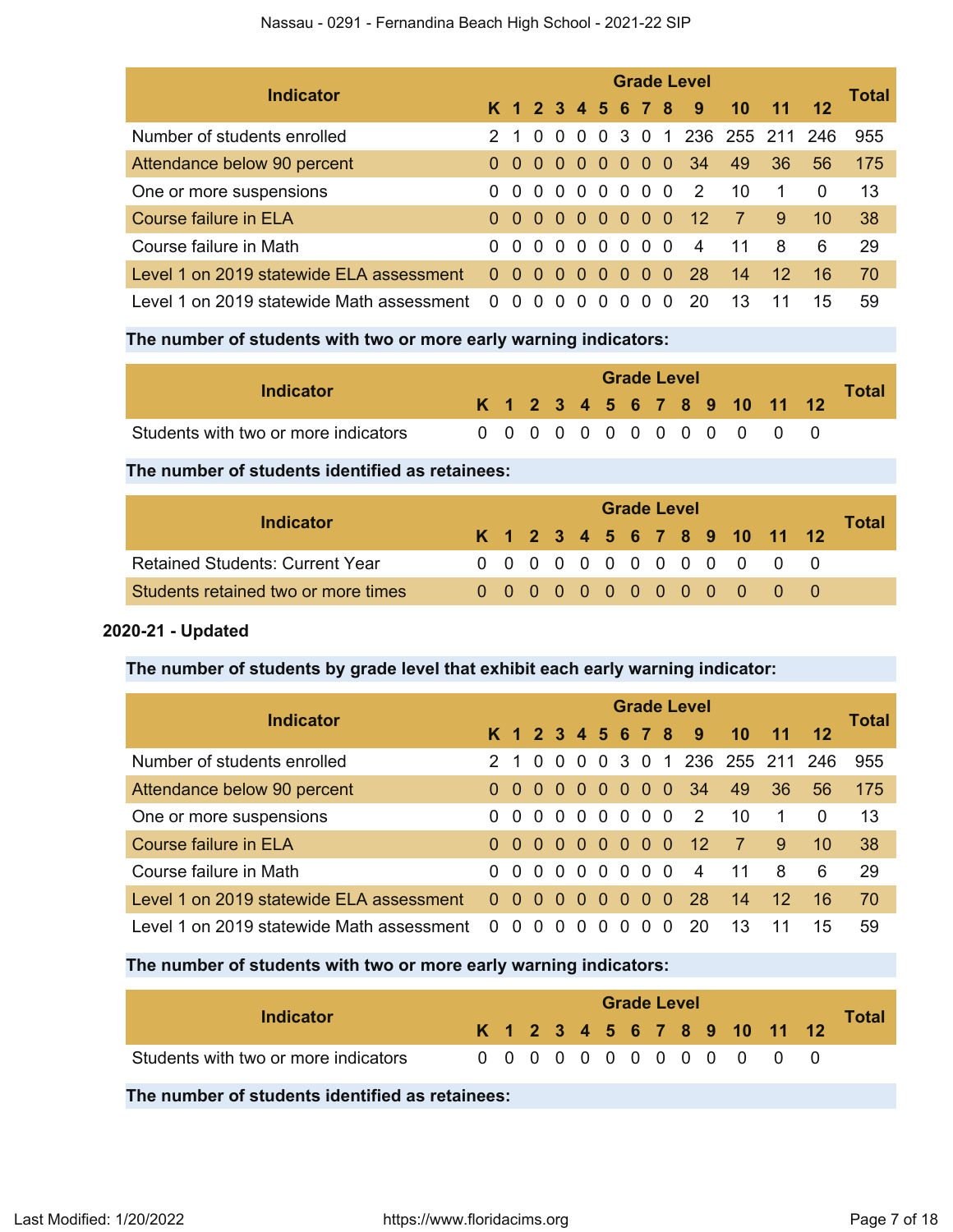|                                        |  |  |  |  | <b>Grade Level</b> |  |                              |              |
|----------------------------------------|--|--|--|--|--------------------|--|------------------------------|--------------|
| Indicator                              |  |  |  |  |                    |  | K 1 2 3 4 5 6 7 8 9 10 11 12 | <b>Total</b> |
| <b>Retained Students: Current Year</b> |  |  |  |  |                    |  | 0 0 0 0 0 0 0 0 0 0 0 0 0    |              |
| Students retained two or more times    |  |  |  |  |                    |  |                              |              |

# **Part II: Needs Assessment/Analysis**

## <span id="page-7-0"></span>**School Data Review**

Please note that the district and state averages shown here represent the averages for similar school types (elementary, middle, high school, or combination schools).

|                                   |     | 2021                      |        | 2019           |     |        | 2018                                                         |     |  |
|-----------------------------------|-----|---------------------------|--------|----------------|-----|--------|--------------------------------------------------------------|-----|--|
| <b>School Grade Component</b>     |     | School   District   State | School | District State |     | School | District   State  <br>66%<br>58%<br>49%<br>64%<br>55%<br>52% |     |  |
| <b>ELA Achievement</b>            | 69% |                           | 71%    | 65%            | 56% | 69%    |                                                              | 56% |  |
| <b>ELA Learning Gains</b>         | 62% |                           | 61%    | 55%            | 51% | 62%    |                                                              | 53% |  |
| <b>ELA Lowest 25th Percentile</b> | 46% |                           | 42%    | 38%            | 42% | 58%    |                                                              | 44% |  |
| <b>Math Achievement</b>           | 65% |                           | 71%    | 64%            | 51% | 67%    |                                                              | 51% |  |
| <b>Math Learning Gains</b>        | 40% |                           | 56%    | 54%            | 48% | 53%    |                                                              | 48% |  |
| Math Lowest 25th Percentile       | 32% |                           | 65%    | 52%            | 45% | 46%    |                                                              | 45% |  |
| Science Achievement               | 81% |                           | 93%    | 84%            | 68% | 77%    | 78%                                                          | 67% |  |
| Social Studies Achievement        | 82% |                           | 80%    | 80%            | 73% | 81%    | 80%                                                          | 71% |  |

## **Grade Level Data Review - State Assessments**

**NOTE: This data is raw data and includes ALL students who tested at the school. This is not school grade data.**

|                          | <b>ELA</b> |               |                 |                                          |              |                                              |  |  |  |  |  |
|--------------------------|------------|---------------|-----------------|------------------------------------------|--------------|----------------------------------------------|--|--|--|--|--|
| Grade                    | Year       | <b>School</b> | <b>District</b> | School-<br><b>District</b><br>Comparison | <b>State</b> | School-<br><b>State</b><br><b>Comparison</b> |  |  |  |  |  |
| 09                       | 2021       |               |                 |                                          |              |                                              |  |  |  |  |  |
|                          | 2019       | 72%           | 65%             | 7%                                       | 55%          | 17%                                          |  |  |  |  |  |
| <b>Cohort Comparison</b> |            |               |                 |                                          |              |                                              |  |  |  |  |  |
| 10                       | 2021       |               |                 |                                          |              |                                              |  |  |  |  |  |
|                          | 2019       | 67%           | 64%             | 3%                                       | 53%          | 14%                                          |  |  |  |  |  |
| <b>Cohort Comparison</b> |            | $-72%$        |                 |                                          |              |                                              |  |  |  |  |  |

| <b>MATH</b> |      |               |          |                                          |              |                                       |  |  |
|-------------|------|---------------|----------|------------------------------------------|--------------|---------------------------------------|--|--|
| Grade       | Vear | <b>School</b> | District | School-<br><b>District</b><br>Comparison | <b>State</b> | School-<br><b>State</b><br>Comparison |  |  |

| <b>SCIENCE</b> |      |               |                 |                                                 |              |                                       |  |  |
|----------------|------|---------------|-----------------|-------------------------------------------------|--------------|---------------------------------------|--|--|
| Grade          | Year | <b>School</b> | <b>District</b> | School-<br><b>District</b><br><b>Comparison</b> | <b>State</b> | School-<br><b>State</b><br>Comparison |  |  |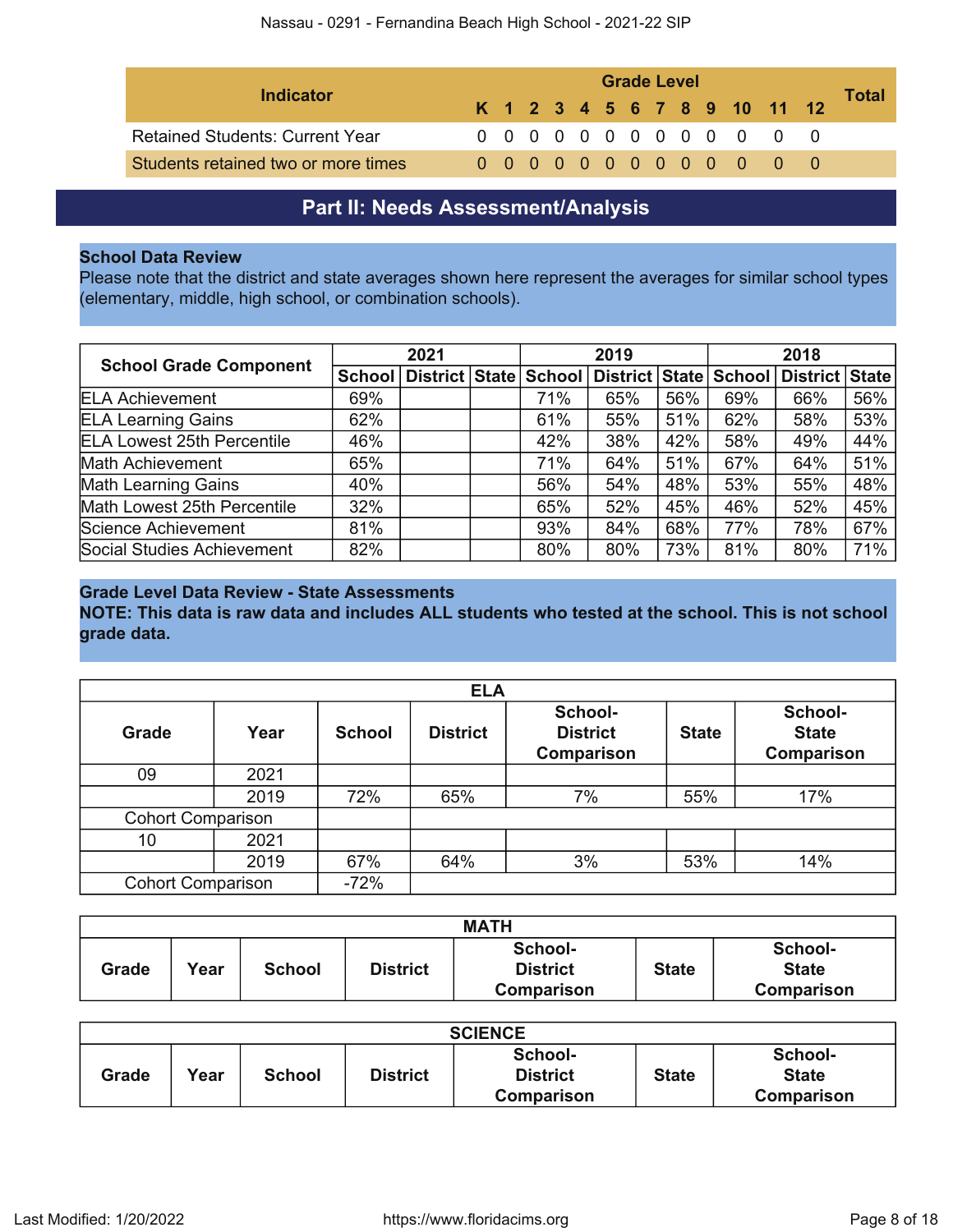| <b>BIOLOGY EOC</b> |               |                 |                                                  |              |                                               |  |  |  |  |  |
|--------------------|---------------|-----------------|--------------------------------------------------|--------------|-----------------------------------------------|--|--|--|--|--|
| Year               | <b>School</b> | <b>District</b> | <b>School</b><br><b>Minus</b><br><b>District</b> | <b>State</b> | <b>School</b><br><b>Minus</b><br><b>State</b> |  |  |  |  |  |
| 2021               |               |                 |                                                  |              |                                               |  |  |  |  |  |
| 2019               | 91%           | 84%             | 7%                                               | 67%          | 24%                                           |  |  |  |  |  |
| <b>CIVICS EOC</b>  |               |                 |                                                  |              |                                               |  |  |  |  |  |
| Year               | <b>School</b> | <b>District</b> | <b>School</b><br><b>Minus</b><br><b>District</b> | <b>State</b> | <b>School</b><br><b>Minus</b><br><b>State</b> |  |  |  |  |  |
| 2021               |               |                 |                                                  |              |                                               |  |  |  |  |  |
| 2019               |               |                 |                                                  |              |                                               |  |  |  |  |  |
| <b>HISTORY EOC</b> |               |                 |                                                  |              |                                               |  |  |  |  |  |
| Year               | <b>School</b> | <b>District</b> | <b>School</b><br><b>Minus</b><br><b>District</b> | <b>State</b> | <b>School</b><br><b>Minus</b><br><b>State</b> |  |  |  |  |  |
| 2021               |               |                 |                                                  |              |                                               |  |  |  |  |  |
| 2019               | 79%           | 82%             | $-3%$                                            | 70%          | 9%                                            |  |  |  |  |  |
|                    |               |                 | <b>ALGEBRA EOC</b>                               |              |                                               |  |  |  |  |  |
| Year               | <b>School</b> | <b>District</b> | <b>School</b><br><b>Minus</b><br><b>District</b> | <b>State</b> | <b>School</b><br><b>Minus</b><br><b>State</b> |  |  |  |  |  |
| 2021               |               |                 |                                                  |              |                                               |  |  |  |  |  |
| 2019               | 60%           | 74%             | $-14%$                                           | 61%          | $-1%$                                         |  |  |  |  |  |
|                    |               |                 | <b>GEOMETRY EOC</b>                              |              |                                               |  |  |  |  |  |
| Year               | <b>School</b> | <b>District</b> | <b>School</b><br><b>Minus</b><br><b>District</b> | <b>State</b> | <b>School</b><br><b>Minus</b><br><b>State</b> |  |  |  |  |  |
| 2021               |               |                 |                                                  |              |                                               |  |  |  |  |  |
| 2019               | 77%           | 68%             | 9%                                               | 57%          | 20%                                           |  |  |  |  |  |

**Grade Level Data Review - Progress Monitoring Assessments**

**Provide the progress monitoring tool(s) by grade level used to compile the below data.**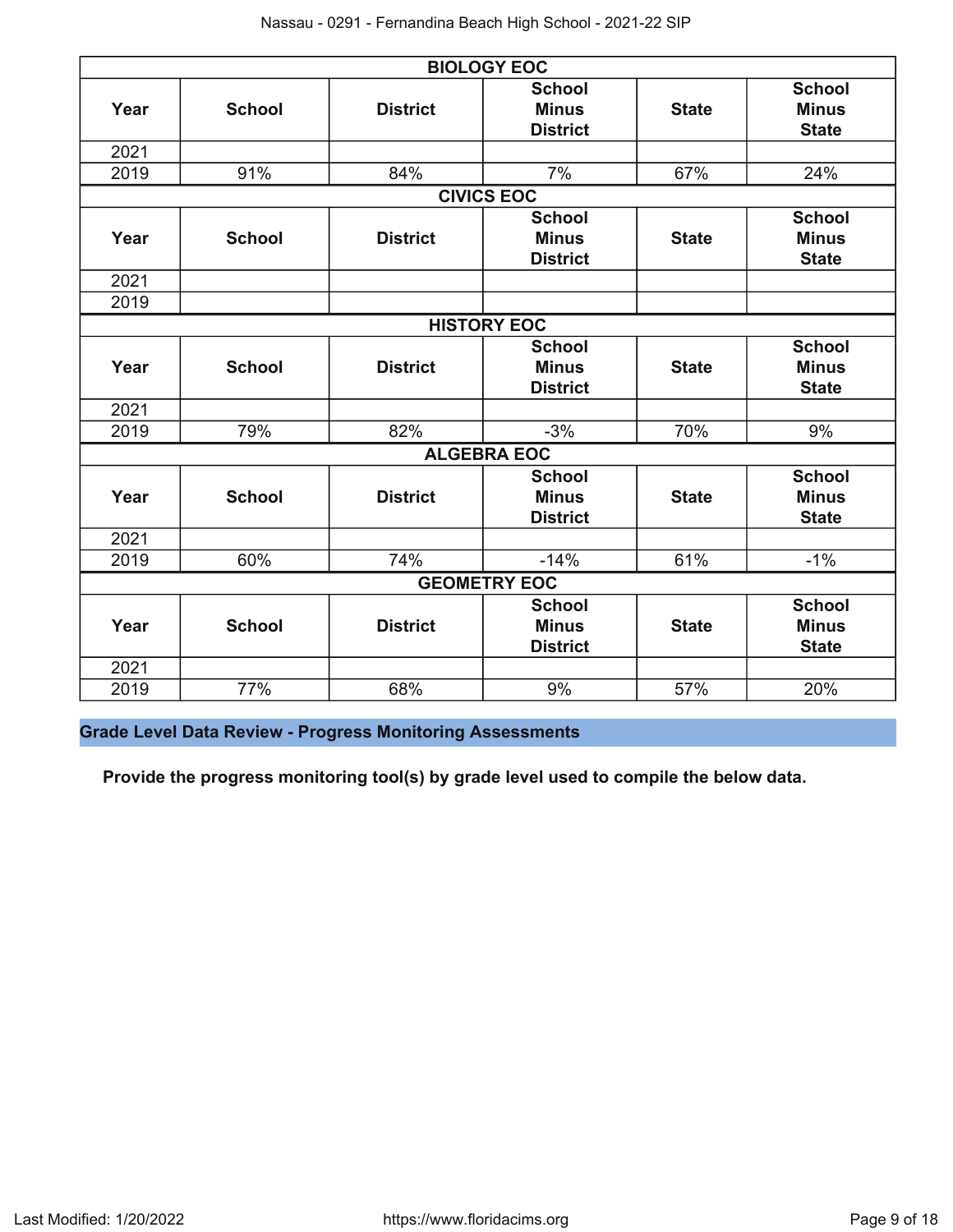|                                        |                                                                                                                                     | <b>Grade 9</b> |        |               |
|----------------------------------------|-------------------------------------------------------------------------------------------------------------------------------------|----------------|--------|---------------|
|                                        | Number/%<br>Proficiency                                                                                                             | Fall           | Winter | <b>Spring</b> |
| <b>English Language</b><br><b>Arts</b> | <b>All Students</b><br>Economically<br>Disadvantaged<br><b>Students With</b><br><b>Disabilities</b><br>English Language<br>Learners |                |        |               |
| <b>Mathematics</b>                     | Number/%<br>Proficiency                                                                                                             | Fall           | Winter | <b>Spring</b> |
|                                        | <b>All Students</b><br>Economically<br>Disadvantaged<br><b>Students With</b><br><b>Disabilities</b><br>English Language<br>Learners |                |        |               |
|                                        | Number/%<br>Proficiency                                                                                                             | Fall           | Winter | Spring        |
| <b>Biology</b>                         | <b>All Students</b><br>Economically<br>Disadvantaged<br><b>Students With</b><br><b>Disabilities</b><br>English Language<br>Learners |                |        |               |
|                                        | Number/%<br>Proficiency                                                                                                             | Fall           | Winter | Spring        |
| <b>US History</b>                      | <b>All Students</b><br>Economically<br>Disadvantaged<br><b>Students With</b><br><b>Disabilities</b><br>English Language<br>Learners |                |        |               |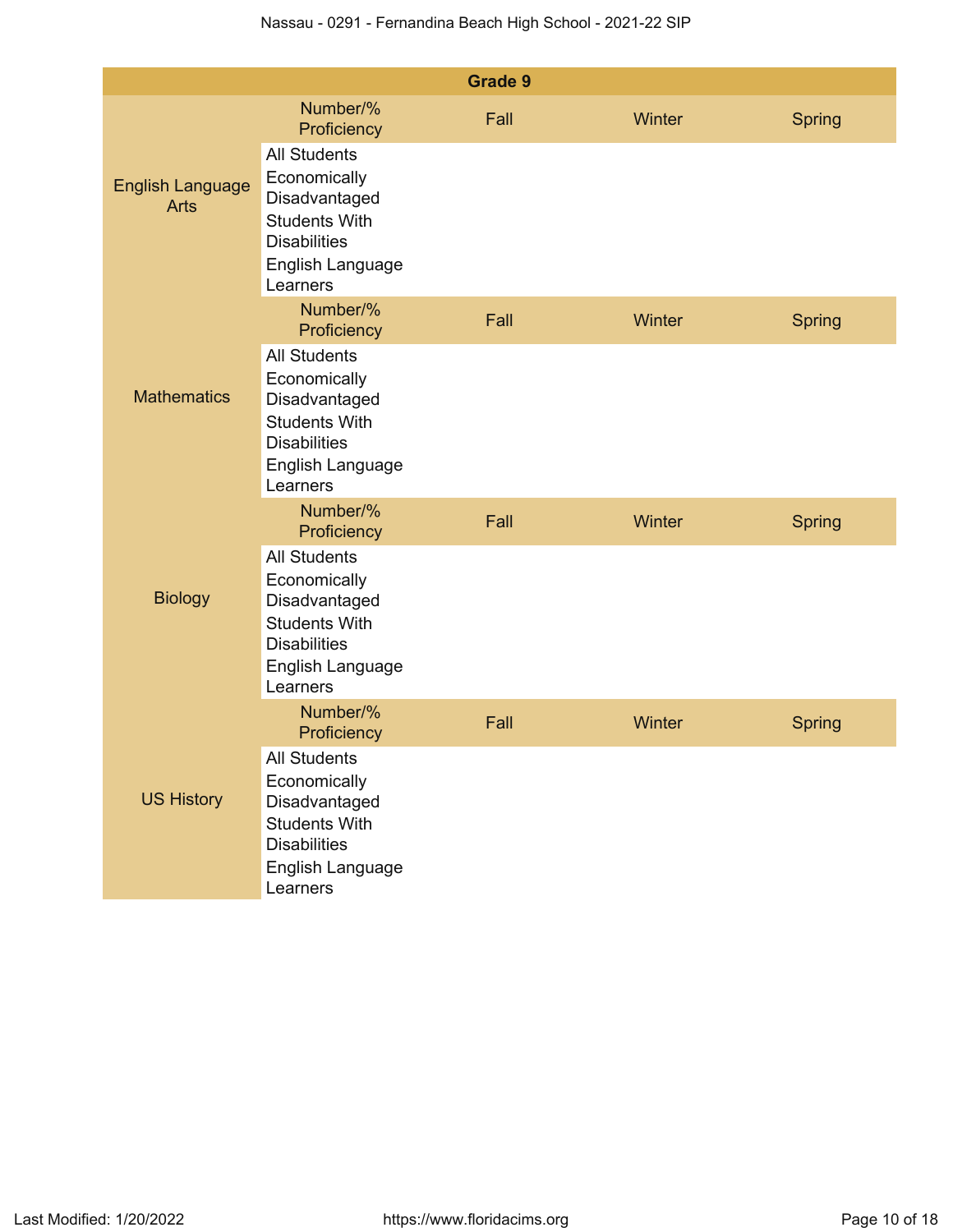| Grade 10                               |                                                                                                                                     |      |        |               |  |  |  |  |  |
|----------------------------------------|-------------------------------------------------------------------------------------------------------------------------------------|------|--------|---------------|--|--|--|--|--|
|                                        | Number/%<br>Proficiency                                                                                                             | Fall | Winter | Spring        |  |  |  |  |  |
| <b>English Language</b><br><b>Arts</b> | <b>All Students</b><br>Economically<br>Disadvantaged<br><b>Students With</b><br><b>Disabilities</b><br>English Language<br>Learners |      |        |               |  |  |  |  |  |
|                                        | Number/%<br>Proficiency                                                                                                             | Fall | Winter | <b>Spring</b> |  |  |  |  |  |
| <b>Mathematics</b>                     | <b>All Students</b><br>Economically<br>Disadvantaged<br><b>Students With</b><br><b>Disabilities</b><br>English Language<br>Learners |      |        |               |  |  |  |  |  |
|                                        | Number/%<br>Proficiency                                                                                                             | Fall | Winter | Spring        |  |  |  |  |  |
| <b>Biology</b>                         | <b>All Students</b><br>Economically<br>Disadvantaged<br><b>Students With</b><br><b>Disabilities</b><br>English Language<br>Learners |      |        |               |  |  |  |  |  |
|                                        | Number/%<br>Proficiency                                                                                                             | Fall | Winter | Spring        |  |  |  |  |  |
| <b>US History</b>                      | <b>All Students</b><br>Economically<br>Disadvantaged<br><b>Students With</b><br><b>Disabilities</b><br>English Language<br>Learners |      |        |               |  |  |  |  |  |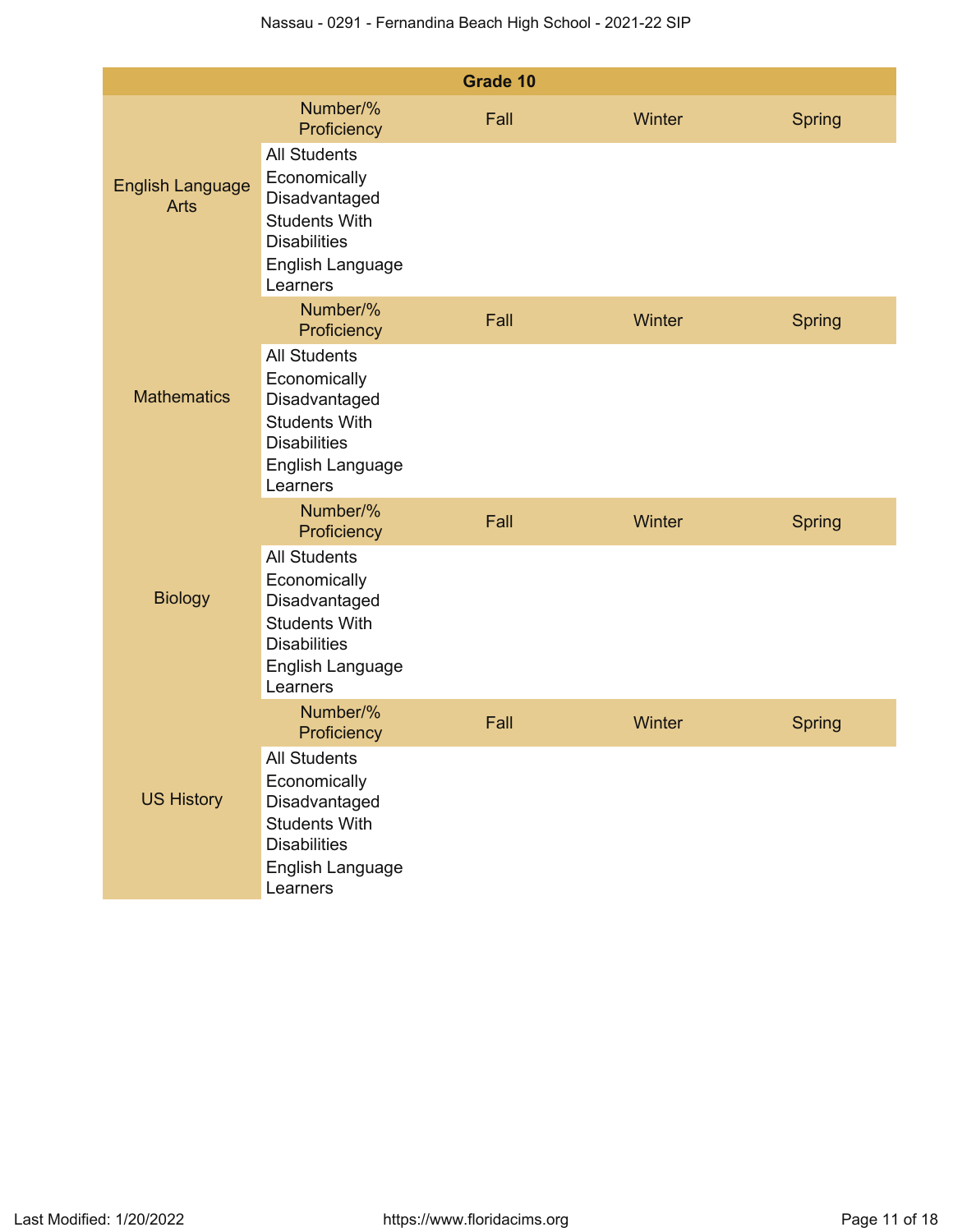| Grade 11                               |                                                                                                                                     |      |        |               |  |  |  |  |  |
|----------------------------------------|-------------------------------------------------------------------------------------------------------------------------------------|------|--------|---------------|--|--|--|--|--|
|                                        | Number/%<br>Proficiency                                                                                                             | Fall | Winter | Spring        |  |  |  |  |  |
| <b>English Language</b><br><b>Arts</b> | <b>All Students</b><br>Economically<br>Disadvantaged<br><b>Students With</b><br><b>Disabilities</b><br>English Language<br>Learners |      |        |               |  |  |  |  |  |
| <b>Mathematics</b>                     | Number/%<br>Proficiency                                                                                                             | Fall | Winter | <b>Spring</b> |  |  |  |  |  |
|                                        | <b>All Students</b><br>Economically<br>Disadvantaged<br><b>Students With</b><br><b>Disabilities</b><br>English Language<br>Learners |      |        |               |  |  |  |  |  |
|                                        | Number/%<br>Proficiency                                                                                                             | Fall | Winter | Spring        |  |  |  |  |  |
| <b>Biology</b>                         | <b>All Students</b><br>Economically<br>Disadvantaged<br><b>Students With</b><br><b>Disabilities</b><br>English Language<br>Learners |      |        |               |  |  |  |  |  |
|                                        | Number/%<br>Proficiency                                                                                                             | Fall | Winter | Spring        |  |  |  |  |  |
| <b>US History</b>                      | <b>All Students</b><br>Economically<br>Disadvantaged<br><b>Students With</b><br><b>Disabilities</b><br>English Language<br>Learners |      |        |               |  |  |  |  |  |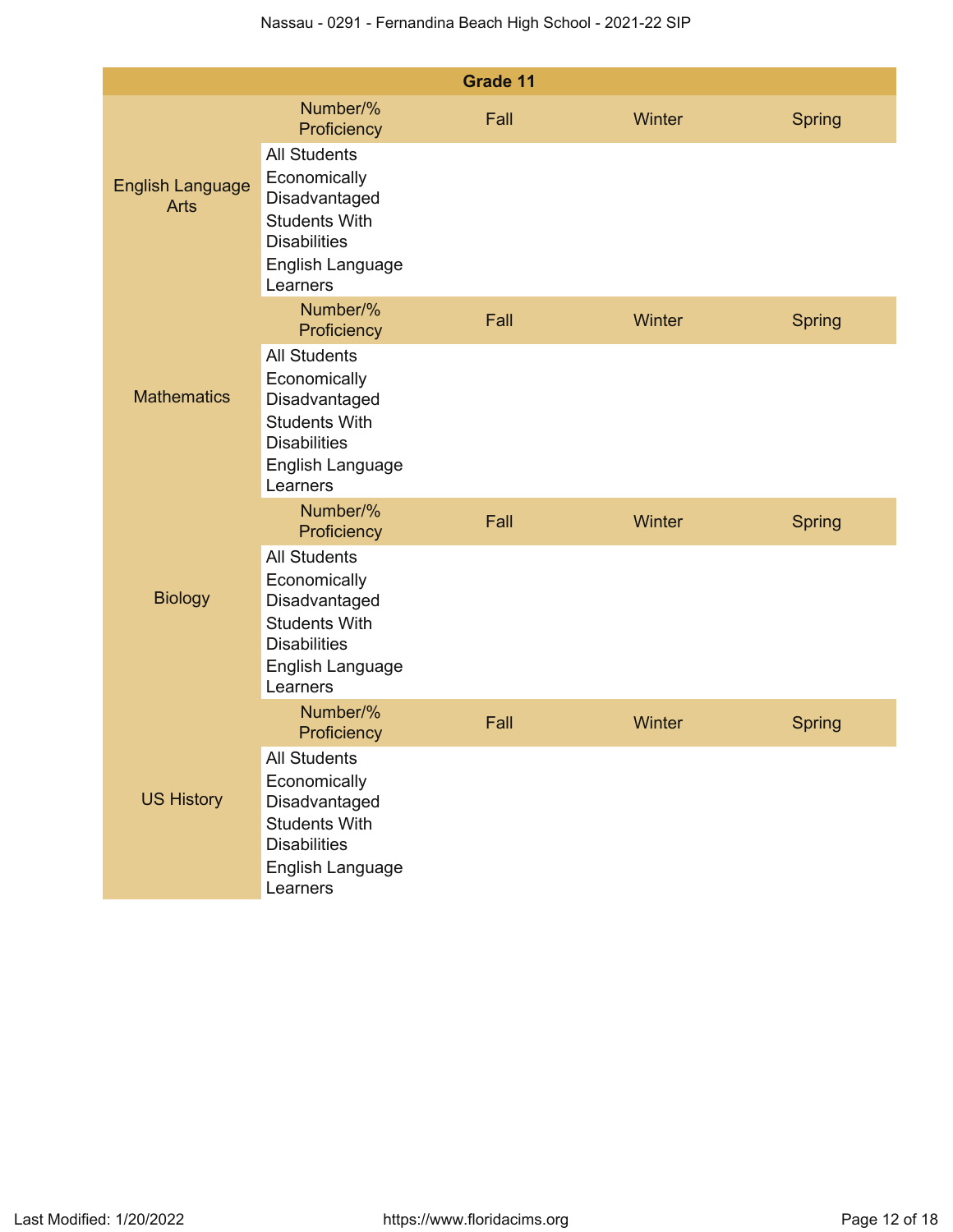|                                        |                                                                                                                                     | Grade 12 |        |               |
|----------------------------------------|-------------------------------------------------------------------------------------------------------------------------------------|----------|--------|---------------|
|                                        | Number/%<br>Proficiency                                                                                                             | Fall     | Winter | <b>Spring</b> |
| <b>English Language</b><br><b>Arts</b> | <b>All Students</b><br>Economically<br>Disadvantaged<br><b>Students With</b><br><b>Disabilities</b><br>English Language<br>Learners |          |        |               |
|                                        | Number/%<br>Proficiency                                                                                                             | Fall     | Winter | <b>Spring</b> |
| <b>Mathematics</b>                     | <b>All Students</b><br>Economically<br>Disadvantaged<br><b>Students With</b><br><b>Disabilities</b><br>English Language<br>Learners |          |        |               |
|                                        | Number/%<br>Proficiency                                                                                                             | Fall     | Winter | <b>Spring</b> |
| <b>Biology</b>                         | <b>All Students</b><br>Economically<br>Disadvantaged<br><b>Students With</b><br><b>Disabilities</b><br>English Language<br>Learners |          |        |               |
|                                        | Number/%<br>Proficiency                                                                                                             | Fall     | Winter | <b>Spring</b> |
| <b>US History</b>                      | <b>All Students</b><br>Economically<br>Disadvantaged<br><b>Students With</b><br><b>Disabilities</b><br>English Language<br>Learners |          |        |               |

## **Subgroup Data Review**

|                  | <b>2021 SCHOOL GRADE COMPONENTS BY SUBGROUPS</b> |                  |                          |                     |                   |                           |             |           |                     |                                 |                       |
|------------------|--------------------------------------------------|------------------|--------------------------|---------------------|-------------------|---------------------------|-------------|-----------|---------------------|---------------------------------|-----------------------|
| <b>Subgroups</b> | <b>ELA</b><br>Ach.                               | <b>ELA</b><br>LG | <b>ELA</b><br>LG<br>L25% | <b>Math</b><br>Ach. | <b>Math</b><br>LG | <b>Math</b><br>LG<br>L25% | Sci<br>Ach. | SS<br>Ach | <b>MS</b><br>Accel. | Grad<br>Rate<br>2019-20 2019-20 | C & C<br><b>Accel</b> |
| <b>SWD</b>       | 30                                               | 40               | 29                       | 55                  | 43                | 15                        | 59          | 50        |                     | 90                              | 28                    |
| <b>ELL</b>       | 24                                               | 53               | 50                       | 13                  |                   |                           |             |           |                     |                                 |                       |
| <b>BLK</b>       | 58                                               | 47               | 35                       | 47                  | 31                |                           | 72          | 62        |                     | 89                              | 48                    |
| <b>HSP</b>       | 51                                               | 53               | 47                       | 44                  | 20                | 9                         | 61          | 53        |                     | 84                              | 69                    |
| <b>MUL</b>       | 64                                               | 75               |                          | 65                  | 25                |                           | 91          |           |                     |                                 |                       |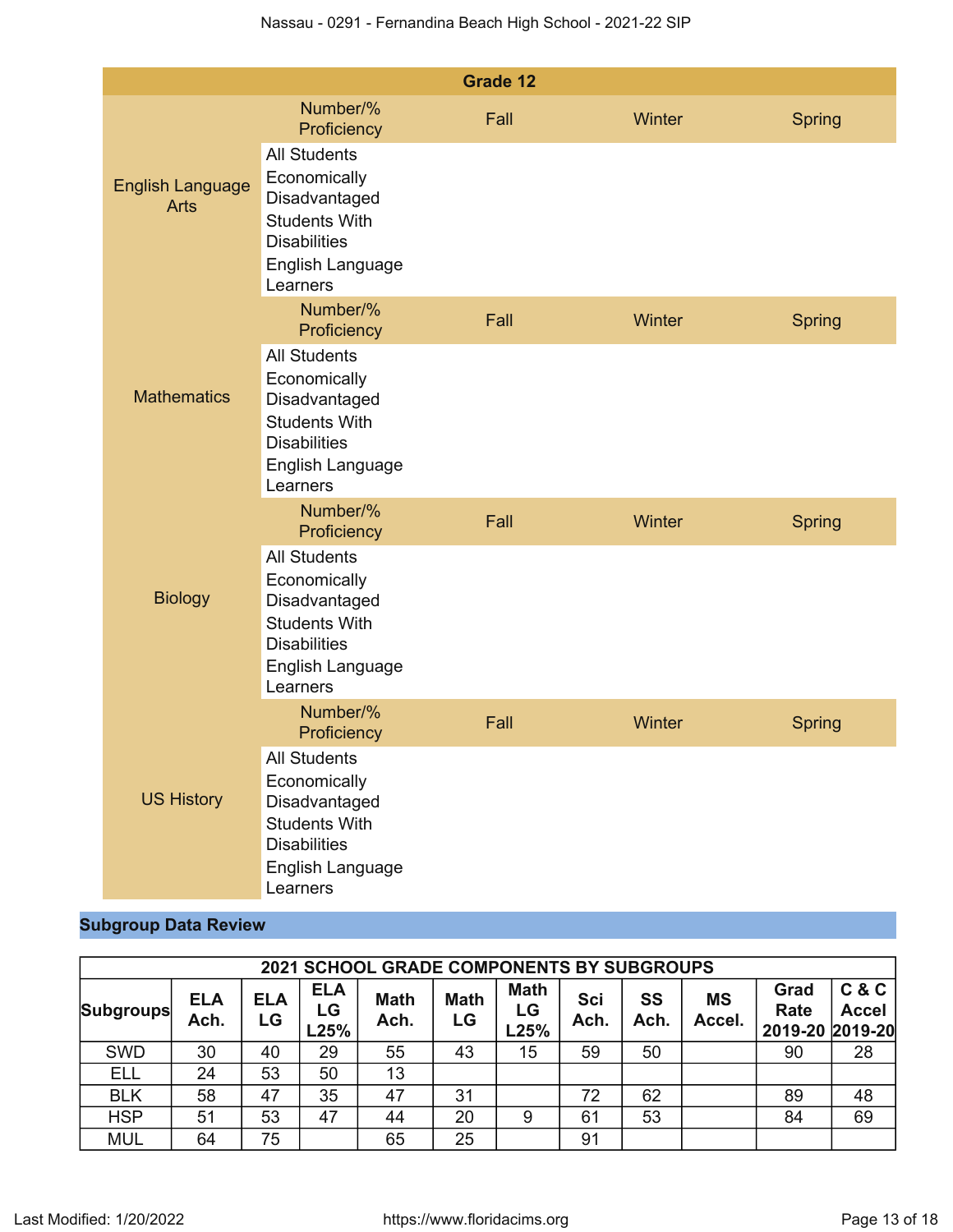|                  | <b>2021 SCHOOL GRADE COMPONENTS BY SUBGROUPS</b> |                  |                          |                                                  |                   |                                      |                    |                   |                     |                                 |                                  |
|------------------|--------------------------------------------------|------------------|--------------------------|--------------------------------------------------|-------------------|--------------------------------------|--------------------|-------------------|---------------------|---------------------------------|----------------------------------|
| <b>Subgroups</b> | <b>ELA</b><br>Ach.                               | <b>ELA</b><br>LG | <b>ELA</b><br>LG<br>L25% | <b>Math</b><br>Ach.                              | <b>Math</b><br>LG | <b>Math</b><br>LG<br>L25%            | <b>Sci</b><br>Ach. | <b>SS</b><br>Ach. | <b>MS</b><br>Accel. | Grad<br><b>Rate</b><br>2019-20  | C & C<br><b>Accel</b><br>2019-20 |
| <b>WHT</b>       | 73                                               | 64               | 47                       | 73                                               | 46                | 41                                   | 84                 | 89                |                     | 96                              | 75                               |
| <b>FRL</b>       | 58                                               | 56               | 47                       | 52                                               | 35                | 32                                   | 73                 | 70                |                     | 89                              | 49                               |
|                  |                                                  |                  |                          | <b>2019 SCHOOL GRADE COMPONENTS BY SUBGROUPS</b> |                   |                                      |                    |                   |                     |                                 |                                  |
| <b>Subgroups</b> | <b>ELA</b><br>Ach.                               | <b>ELA</b><br>LG | <b>ELA</b><br>LG<br>L25% | <b>Math</b><br>Ach.                              | <b>Math</b><br>LG | <b>Math</b><br>LG<br>L25%            | <b>Sci</b><br>Ach. | <b>SS</b><br>Ach. | <b>MS</b><br>Accel. | Grad<br>Rate<br>2017-18 2017-18 | C & C<br><b>Accel</b>            |
| <b>SWD</b>       | 46                                               | 48               | 38                       | 42                                               | 64                |                                      | 100                | 96                |                     | 95                              | 33                               |
| <b>BLK</b>       | 42                                               | 44               | 20                       | 61                                               | 64                | 80                                   | 80                 | 65                |                     | 69                              | 55                               |
| <b>HSP</b>       | 53                                               | 47               | 44                       | 52                                               | 47                |                                      |                    | 63                |                     | 71                              | 58                               |
| <b>MUL</b>       | 66                                               | 70               |                          | 55                                               | 62                |                                      | 100                |                   |                     | 91                              | 70                               |
| <b>WHT</b>       | 78                                               | 65               | 53                       | 77                                               | 56                | 59                                   | 92                 | 88                |                     | 94                              | 80                               |
| <b>FRL</b>       | 58                                               | 57               | 38                       | 53                                               | 49                | 62                                   | 85                 | 67                |                     | 79                              | 65                               |
|                  |                                                  |                  | 2018 SCHOOL              |                                                  |                   | <b>GRADE COMPONENTS BY SUBGROUPS</b> |                    |                   |                     |                                 |                                  |
| <b>Subgroups</b> | <b>ELA</b><br>Ach.                               | <b>ELA</b><br>LG | <b>ELA</b><br>LG<br>L25% | <b>Math</b><br>Ach.                              | <b>Math</b><br>LG | <b>Math</b><br>LG<br>L25%            | <b>Sci</b><br>Ach. | <b>SS</b><br>Ach. | <b>MS</b><br>Accel. | Grad<br><b>Rate</b><br>2016-17  | C & C<br><b>Accel</b><br>2016-17 |
| <b>SWD</b>       | 58                                               | 69               | 63                       | 70                                               | 58                |                                      | 70                 |                   |                     | 75                              | 22                               |
| ELL              | 27                                               | 50               | 46                       | 23                                               |                   |                                      | 20                 |                   |                     |                                 |                                  |
| <b>BLK</b>       | 40                                               | 68               | 67                       | 53                                               | 42                |                                      | 45                 | 70                |                     | 79                              | 58                               |
| <b>HSP</b>       | 49                                               | 56               | 45                       | 52                                               | 64                |                                      | 56                 |                   |                     | 86                              | 68                               |
| <b>MUL</b>       | 67                                               | 43               |                          | 50                                               | 55                |                                      | 70                 |                   |                     | 71                              | 90                               |
| <b>WHT</b>       | 77                                               | 62               | 58                       | 72                                               | 53                | 49                                   | 86                 | 85                |                     | 91                              | 70                               |
| <b>FRL</b>       | 49                                               | 61               | 63                       | 54                                               | 51                | 42                                   | 62                 | 77                |                     | 77                              | 52                               |

## **ESSA Data Review**

This data has been updated for the 2021-22 school year as of 10/19/2021.

| <b>ESSA Federal Index</b>                                                       |                    |  |  |  |  |  |  |
|---------------------------------------------------------------------------------|--------------------|--|--|--|--|--|--|
| ESSA Category (TS&I or CS&I)                                                    | [not<br>available] |  |  |  |  |  |  |
| <b>OVERALL Federal Index - All Students</b>                                     | 63                 |  |  |  |  |  |  |
| <b>OVERALL Federal Index Below 41% All Students</b>                             | <b>NO</b>          |  |  |  |  |  |  |
| <b>Total Number of Subgroups Missing the Target</b>                             | 1                  |  |  |  |  |  |  |
| Progress of English Language Learners in Achieving English Language Proficiency |                    |  |  |  |  |  |  |
| <b>Total Points Earned for the Federal Index</b>                                | 688                |  |  |  |  |  |  |
| Total Components for the Federal Index                                          | 11                 |  |  |  |  |  |  |
| <b>Percent Tested</b>                                                           | 97%                |  |  |  |  |  |  |
| <b>Subgroup Data</b>                                                            |                    |  |  |  |  |  |  |
| <b>Students With Disabilities</b>                                               |                    |  |  |  |  |  |  |
| Federal Index - Students With Disabilities                                      | 44                 |  |  |  |  |  |  |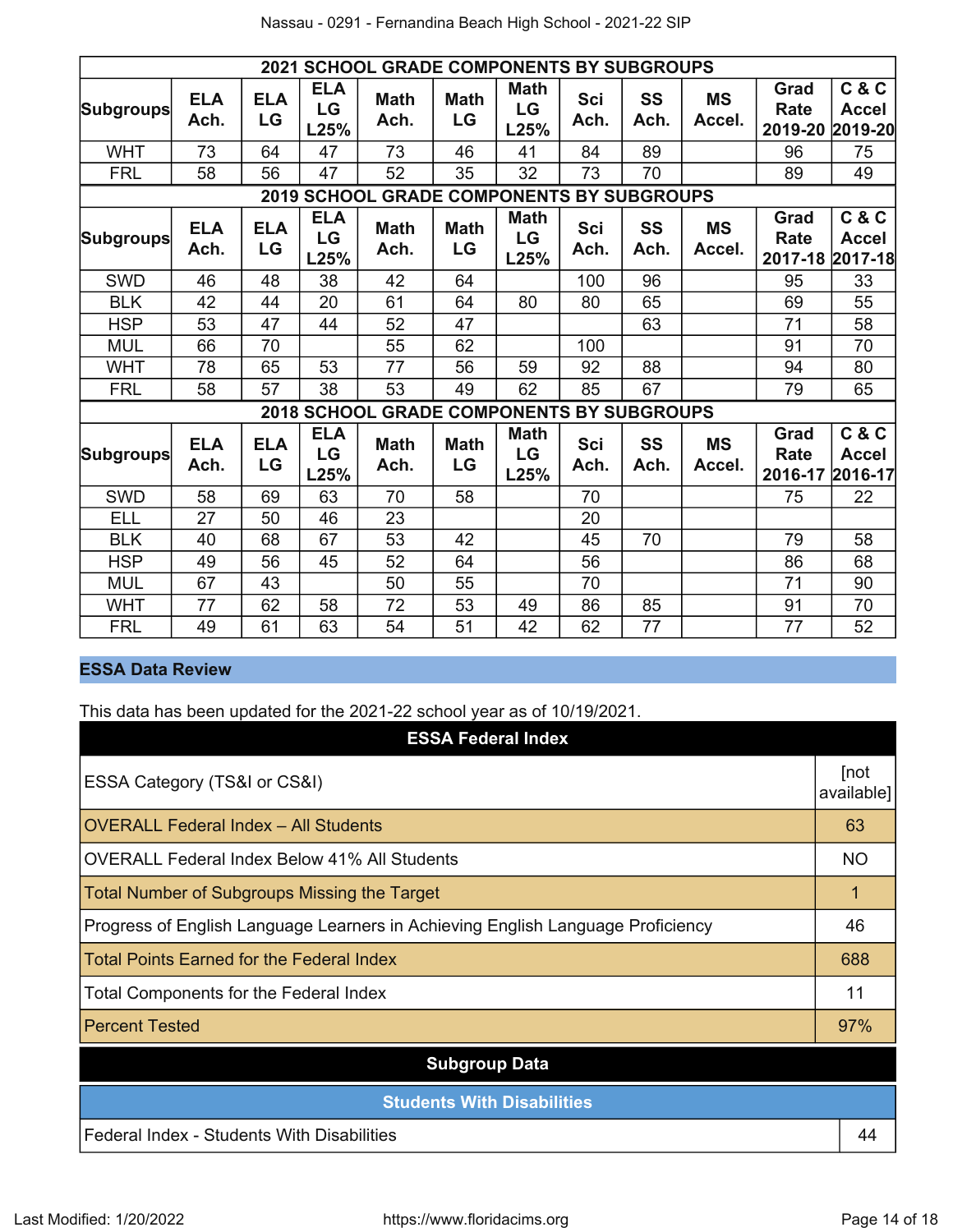Nassau - 0291 - Fernandina Beach High School - 2021-22 SIP

| <b>Students With Disabilities</b>                                              |           |  |  |  |
|--------------------------------------------------------------------------------|-----------|--|--|--|
| Students With Disabilities Subgroup Below 41% in the Current Year?             | NO        |  |  |  |
| Number of Consecutive Years Students With Disabilities Subgroup Below 32%      | 0         |  |  |  |
| <b>English Language Learners</b>                                               |           |  |  |  |
| Federal Index - English Language Learners                                      | 37        |  |  |  |
| English Language Learners Subgroup Below 41% in the Current Year?              |           |  |  |  |
| Number of Consecutive Years English Language Learners Subgroup Below 32%       | 0         |  |  |  |
| <b>Asian Students</b>                                                          |           |  |  |  |
| Federal Index - Asian Students                                                 |           |  |  |  |
| Asian Students Subgroup Below 41% in the Current Year?                         | N/A       |  |  |  |
| Number of Consecutive Years Asian Students Subgroup Below 32%                  | 0         |  |  |  |
| <b>Black/African American Students</b>                                         |           |  |  |  |
| Federal Index - Black/African American Students                                | 54        |  |  |  |
| Black/African American Students Subgroup Below 41% in the Current Year?        | NO        |  |  |  |
| Number of Consecutive Years Black/African American Students Subgroup Below 32% | 0         |  |  |  |
| <b>Hispanic Students</b>                                                       |           |  |  |  |
| Federal Index - Hispanic Students                                              | 49        |  |  |  |
| Hispanic Students Subgroup Below 41% in the Current Year?                      | NO        |  |  |  |
| Number of Consecutive Years Hispanic Students Subgroup Below 32%               | 0         |  |  |  |
| <b>Multiracial Students</b>                                                    |           |  |  |  |
| Federal Index - Multiracial Students                                           | 64        |  |  |  |
| Multiracial Students Subgroup Below 41% in the Current Year?                   | <b>NO</b> |  |  |  |
| Number of Consecutive Years Multiracial Students Subgroup Below 32%            | 0         |  |  |  |
| <b>Native American Students</b>                                                |           |  |  |  |
| Federal Index - Native American Students                                       |           |  |  |  |
| Native American Students Subgroup Below 41% in the Current Year?               | N/A       |  |  |  |
| Number of Consecutive Years Native American Students Subgroup Below 32%        | 0         |  |  |  |
| <b>Pacific Islander Students</b>                                               |           |  |  |  |
| Federal Index - Pacific Islander Students                                      |           |  |  |  |
| Pacific Islander Students Subgroup Below 41% in the Current Year?              |           |  |  |  |
| Number of Consecutive Years Pacific Islander Students Subgroup Below 32%       |           |  |  |  |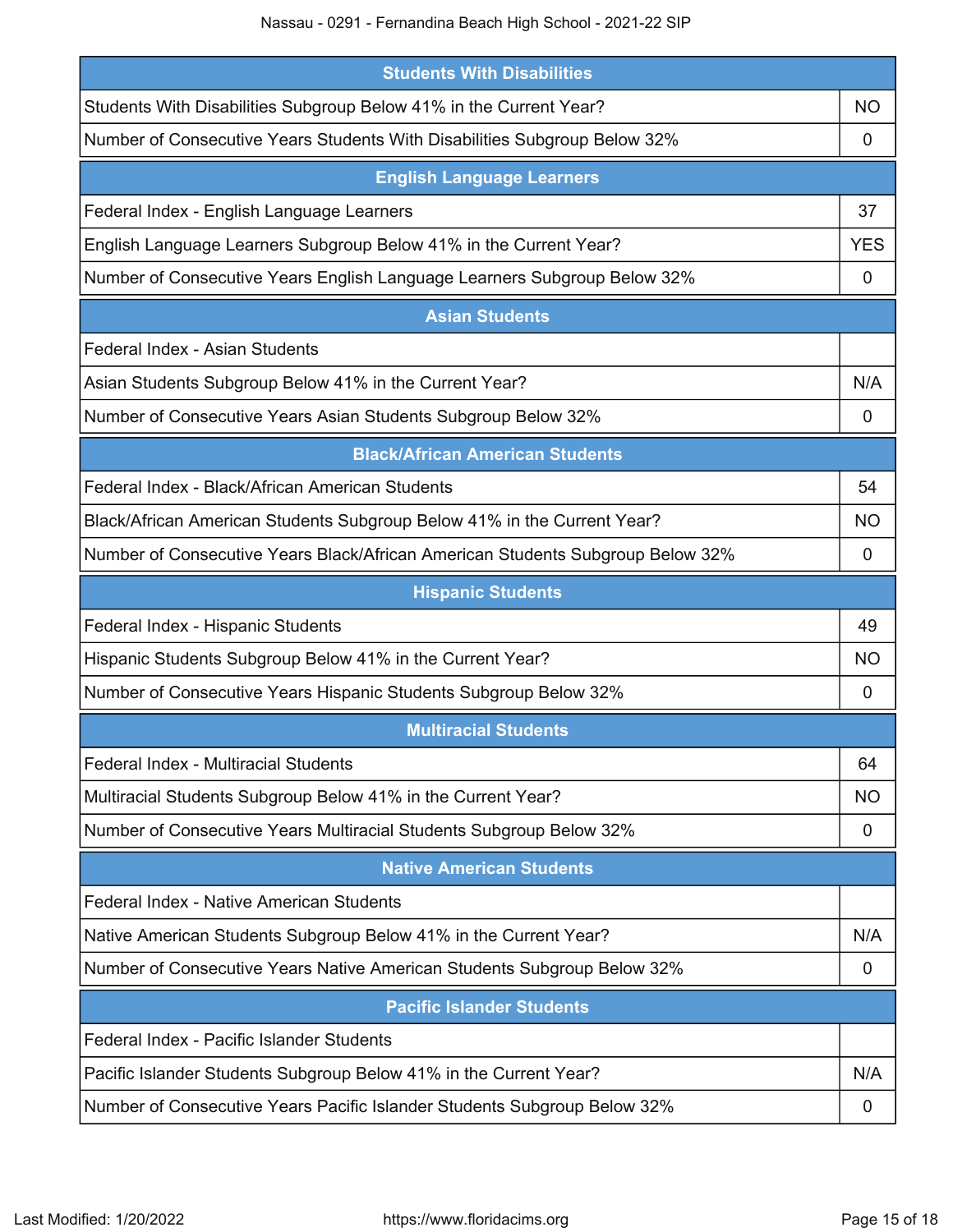| <b>White Students</b>                                                              |           |  |
|------------------------------------------------------------------------------------|-----------|--|
| Federal Index - White Students                                                     | 69        |  |
| White Students Subgroup Below 41% in the Current Year?                             | <b>NO</b> |  |
| Number of Consecutive Years White Students Subgroup Below 32%                      | 0         |  |
| <b>Economically Disadvantaged Students</b>                                         |           |  |
| Federal Index - Economically Disadvantaged Students                                | 56        |  |
| Economically Disadvantaged Students Subgroup Below 41% in the Current Year?        |           |  |
| Number of Consecutive Years Economically Disadvantaged Students Subgroup Below 32% |           |  |

## **Analysis**

## **Data Analysis**

Answer the following analysis questions using the progress monitoring data and state assessment data, if applicable.

## **What trends emerge across grade levels, subgroups and core content areas?**

Student absences across grade levels, subgroups and core content areas are affecting improvement in scores.

## **What data components, based off progress monitoring and 2019 state assessments, demonstrate the greatest need for improvement?**

The greatest decline from the 2019 state assessments was the ELA lowest 25% students. The contributing factors were a lack of students understanding in the "key ideas and details" strand of the FSA ELA assessment.

## **What were the contributing factors to this need for improvement? What new actions would need to be taken to address this need for improvement?**

Lack of student attendance was a major contributing factor. New actions would be to communicate more effectively with parents and guardians to ensure students come to school.

## **What data components, based off progress monitoring and 2019 state assessments, showed the most improvement?**

The data component that showed the most improvement was in our math lowest 25th percentile as we were 20% higher than the state average and a 19% improvement from last years scores.

## **What were the contributing factors to this improvement? What new actions did your school take in this area?**

Some of the actions were that we provided more support facilitation in these classes, we offered more tutoring times, and we assigned some of our veteran teachers to these classes.

## **What strategies will need to be implemented in order to accelerate learning?**

More consistent and timely progress monitoring.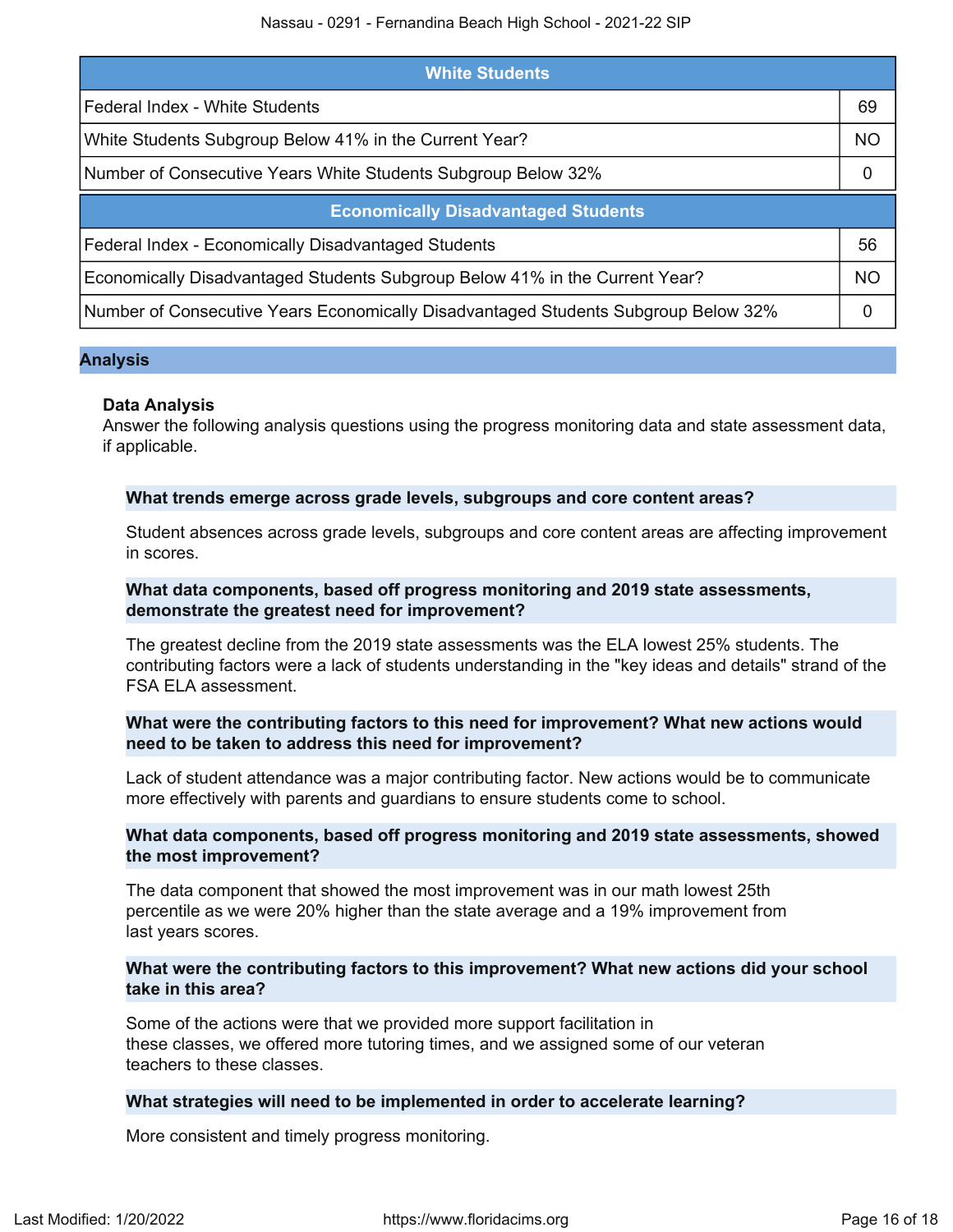**Based on the contributing factors and strategies identified to accelerate learning, describe the professional development opportunities that will be provided at the school to support teachers and leaders.**

STAR and IXL training professional development opportunities will be provided so teachers have a better understanding of the progress monitoring tools that we will use.

**Provide a description of the additional services that will be implemented to ensure sustainability of improvement in the next year and beyond.**

Teacher collaborative planning days will be provided for data review and lesson planning. MTSS monitoring of at risk students.

# **Part III: Planning for Improvement**

#### <span id="page-16-0"></span>**Areas of Focus:**

| #1. -- Select below -- specifically relating to     |                     |
|-----------------------------------------------------|---------------------|
| <b>Area of Focus Description and Rationale:</b>     |                     |
| <b>Measureable Outcome:</b>                         |                     |
| <b>Monitoring:</b>                                  |                     |
| Person responsible for monitoring outcome:          | [no one identified] |
| <b>Evidence-based Strategy:</b>                     |                     |
| <b>Rationale for Evidence-based Strategy:</b>       |                     |
| <b>Action Steps to Implement</b>                    |                     |
| No action steps were entered for this area of focus |                     |

## **Additional Schoolwide Improvement Priorities**

Using the **[SafeSchoolsforAlex.org](https://www.safeschoolsforalex.org/fl-school-safety-dashboard/)**, compare the discipline data of the school to discipline data across the state and provide primary or secondary areas of concern that the school will monitor during the upcoming school year. Include how the school culture and environment will be monitored through the lens of behavior or discipline data.